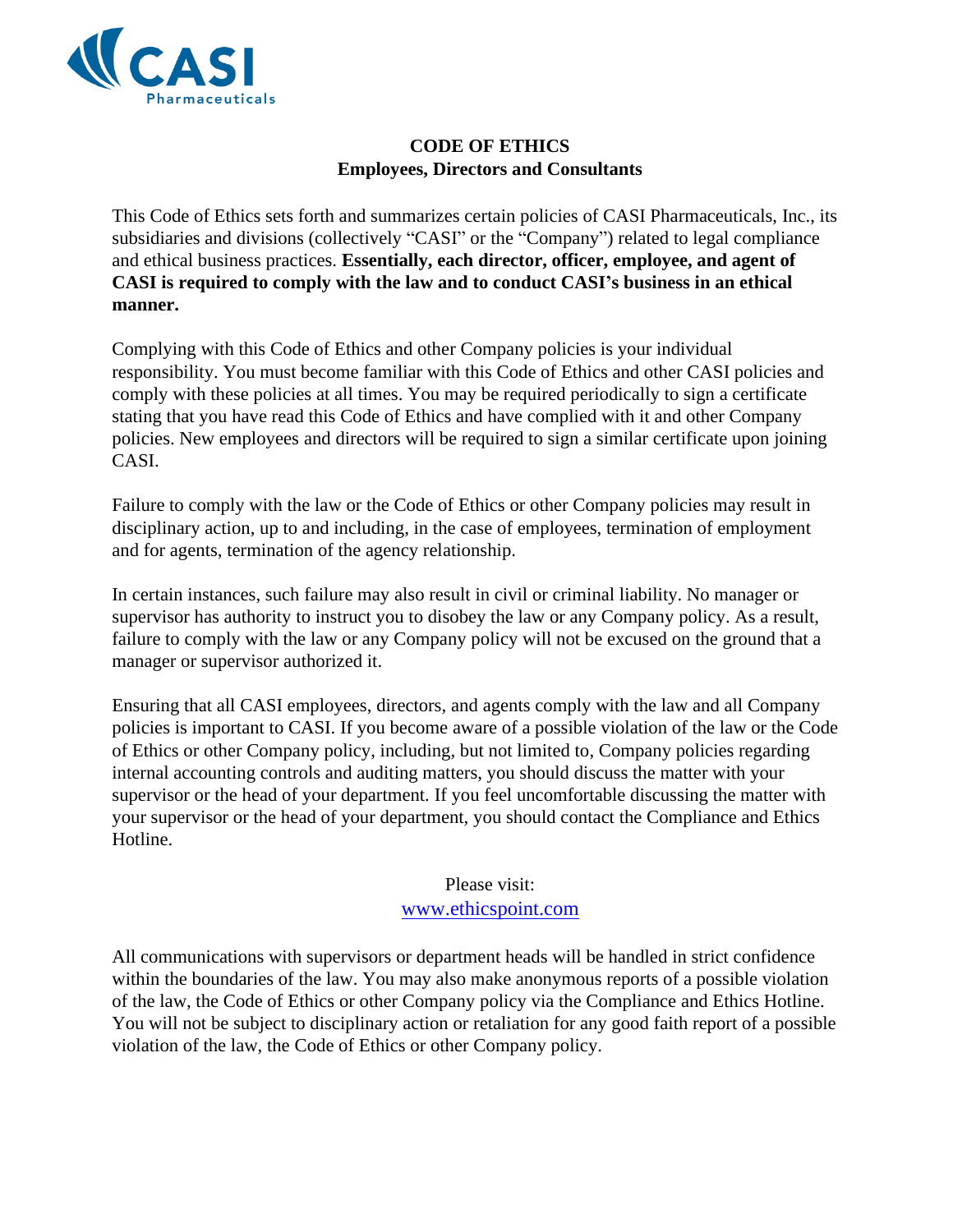This Code of Ethics is not intended to be a summary of all laws and policies that apply to you as a CASI employee or agent. Additional (or more detailed) Company policies or procedures may apply to you based on your job area or responsibility. Your supervisor has provided you with these policies.

# **Conflict of Interest**

Each CASI employee, director, and agent should avoid placing himself or herself in a situation in which such director's or employee's actions or personal interests may be in conflict (or may appear to be in conflict) with the Company's interests. Each CASI employee, director, and agent (whether, in the case of employees, regular, temporary, full-time or part-time, and whether employed by the Company directly or through an employment agency) has a duty to further the Company's objectives and to work on behalf of CASI's best interests. Each employee shall make a prompt and full disclosure in writing to his or her supervisor or any potential conflict of interest situation. Directors should make such disclosures to the General Counsel.

Although not exhaustive, the following are some common examples of circumstances that may lead to a conflict of interest for a Company employee:

- Involvement in any outside activity that significantly decreases the employee's impartiality or productivity or affects the employee's judgment.
- Retaining a material financial interest in any outside business (e.g., a competitor, supplier, or customer) that has significant dealings with CASI without the written approval of the Company's General Counsel. This restriction applies not only to the CASI employees but also to members of the employee's immediate family.
- Acting as a director, officer, employee, or consultant, or otherwise providing services or advice, to any business or other institution that competes or has significant business dealings with CASI without the written approval of the General Counsel. An employee should report to his or her supervisor any circumstance in which members of the employee's immediate family hold such positions that are likely to cause the employee to have a conflict between the best interests of CASI and another business or institution.
- Acting as a broker, finder, go-between or otherwise for the benefit of a third party in transactions involving or potentially involving the Company or its interests.

## **Corporate Opportunities**

Employees, directors, and agents owe a duty to CASI to advance the Company's business objectives when the opportunity to do so arises. In connection with this duty, CASI's employees and directors may not: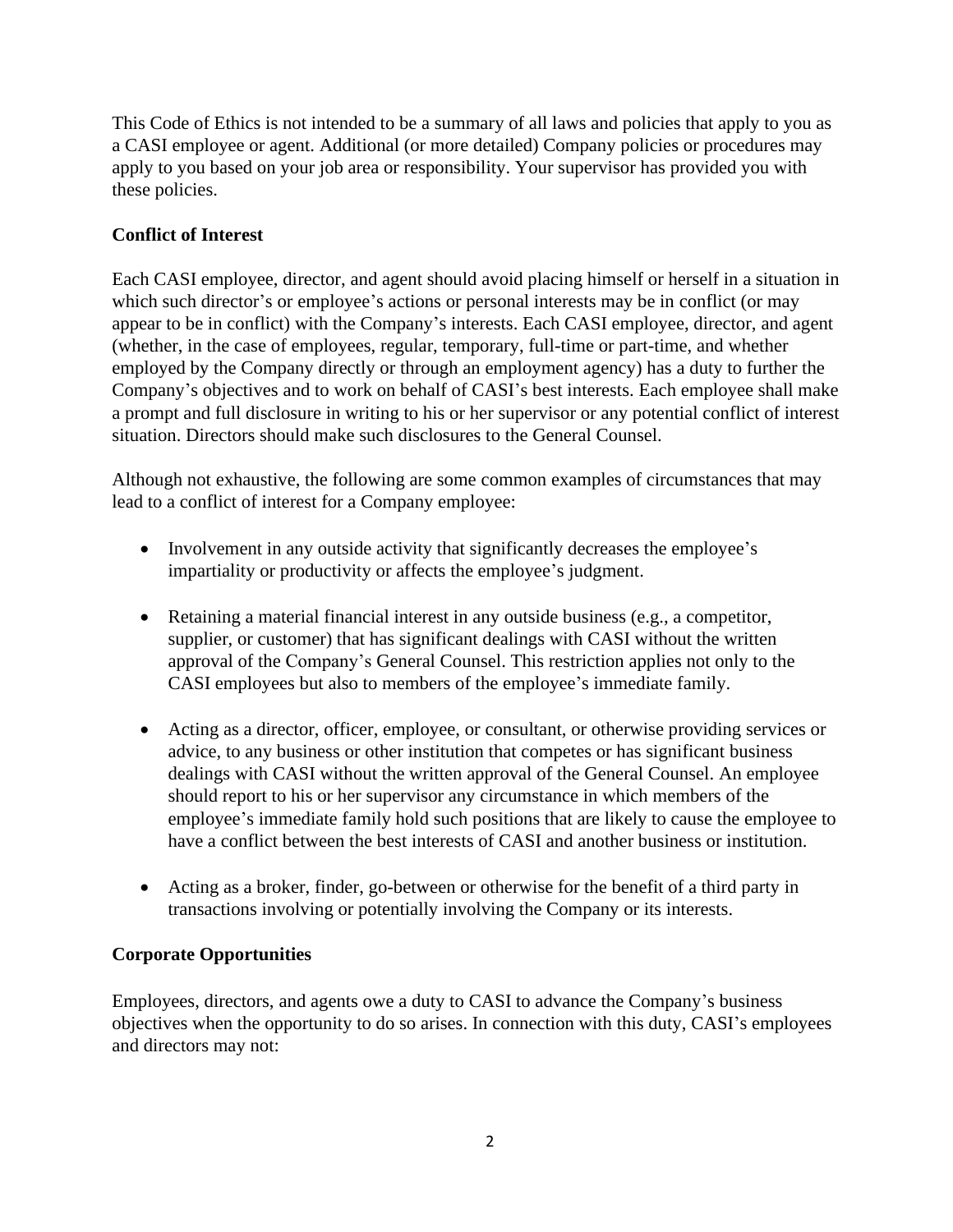- take for themselves, directly or indirectly, any business opportunity that would interest or likely interest the Company, or that is discovered through the use of corporate property, information or position, unless the Company has already been offered the opportunity and turned it down;
- use Company assets (including, without limitation, equipment, funds, facilities, know how, or personnel) or their position with the Company for personal gain; and
- knowingly compete with CASI in acquiring or selling any asset or property (whether tangible or intangible) or otherwise interfere in the Company's business affairs for the director's, employee's, or agent's direct or indirect benefit.

## **Prohibition Against Insider Trading**

No CASI employee, director, or agent may trade in CASI stock while in possession of "inside information" - material, nonpublic information relating to the Company - or pass inside information along to third parties that trade on such information. See CASI's Insider Trading Policy for more information on the treatment of material, nonpublic information.

#### **Fair Dealing**

CASI is committed to conducting its business affairs in a fair, ethical and legal manner, and expects its employees, directors, and agents to do the same. Each employee, director and agent should strive to deal fairly with CASI's customers, suppliers, service providers, competitors and employees. No employee, director or agent should take unfair advantage of anyone through manipulation, concealment, abuse of privileged information, misrepresentation of material facts, or any unfair dealing practice.

## **Unauthorized Use of Corporate Funds and Assets**

CASI's employees, directors, and agents are strictly prohibited from using any Company assets or property for any unlawful or improper purpose.

In this regard, CASI's policy is to solicit and obtain business only through sales and marketing programs that have been formally approved by the Company. No employee is permitted to give any unauthorized discounts, rebates, concessions, commissions or incentives, or bribes or other payments, to obtain or retain business.

The books and records of CASI must be accurate and complete to properly document the transactions of the Company. Accordingly: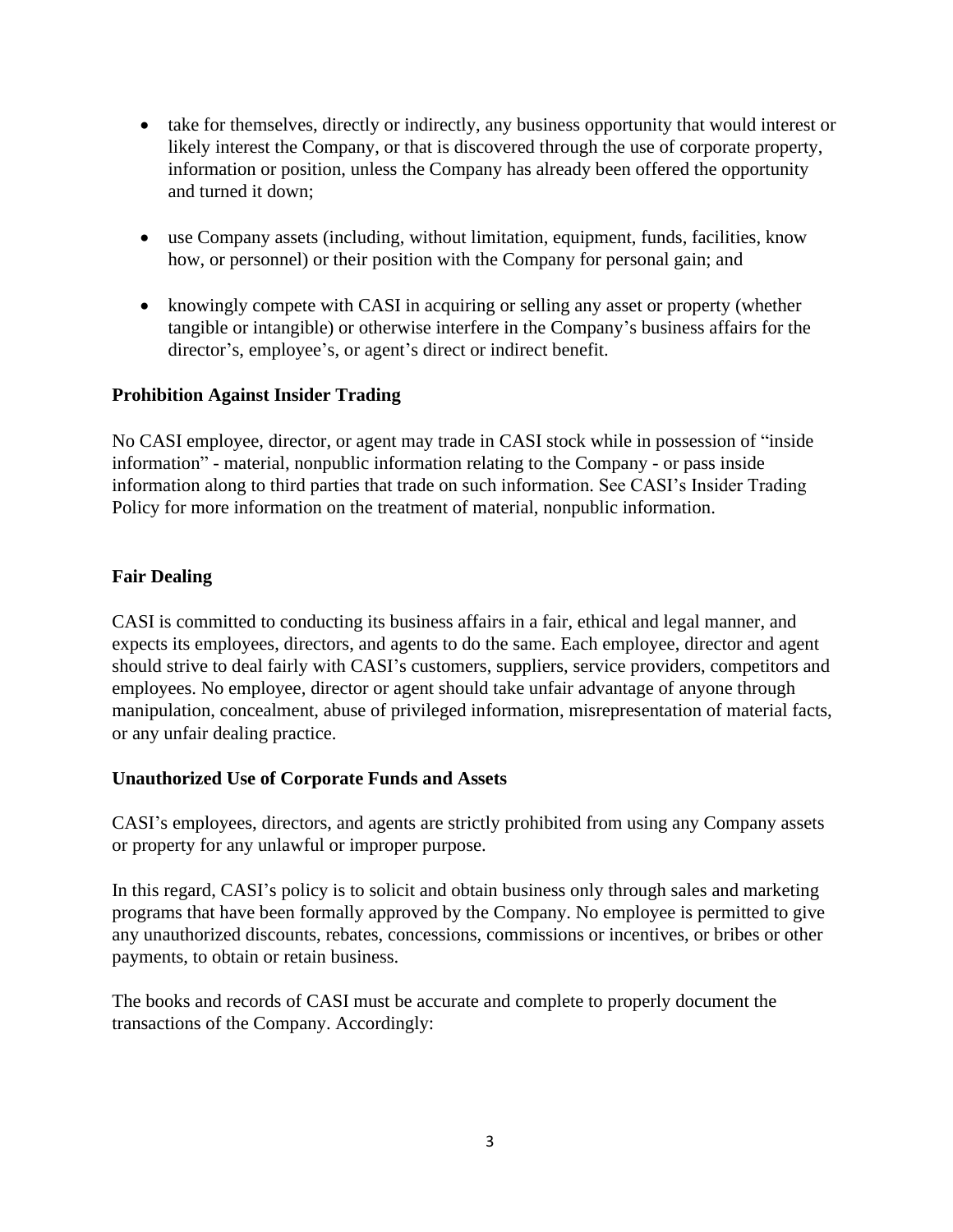- No false or misleading entries shall knowingly be made in CASI's books and records for any reason, and no employee shall engage in any activity that results in such prohibited act.
- No undisclosed or unrecorded fund or asset of the Company shall be established for any purpose.
- No payment on behalf of the Company shall be approved or made with the intention or understanding that any part of such payment is to be used for any purpose other than that described by the documents or entries supporting the payment.
- Any employee having information or knowledge of any unrecorded fund or asset or any prohibited act shall promptly report such matter to the General Counsel of the Company. All managers shall be responsible for the enforcement of this policy and shall ensure that all employees in their department are aware of and comply with this policy.

## **Public Disclosure and Company Records**

It is the Company's policy that the information in its public communications, including our filings with the Securities and Exchange Commission ("SEC") and other regulatory authorities, be full, fair, accurate, timely and understandable. All employees, directors and agents who are involved in the Company's disclosure process are responsible for acting in furtherance of this policy. All such employees and directors are required to maintain familiarity with the disclosure requirements applicable to CASI and are prohibited from knowingly misrepresenting, omitting, or causing others to knowingly misrepresent or omit material facts about CASI to others, whether within or outside CASI, including CASI's independent auditors. Company records are the basis for the Company's public disclosures. All Company records must be complete and accurate.

#### **Antitrust, Unfair Competition and Restraint of Trade**

CASI is committed to free and open competition in the marketplace and requires its employees to strictly adhere to the antitrust laws of the United States and other countries in which the Company does business. No employee should ever assume that the Company's interest ever requires any other course of conduct.

Antitrust and competition laws protect free enterprise by prohibiting agreements and practices that reduce competition. Many of these prohibited practices are not applicable to CASI at this stage of its business. However, CASI is still subject to these laws, which apply to a wide range of business activities. Examples of unlawful behavior can include anti-competitive agreements or understandings among competitors to:

• fix or control prices or other terms and conditions of sale;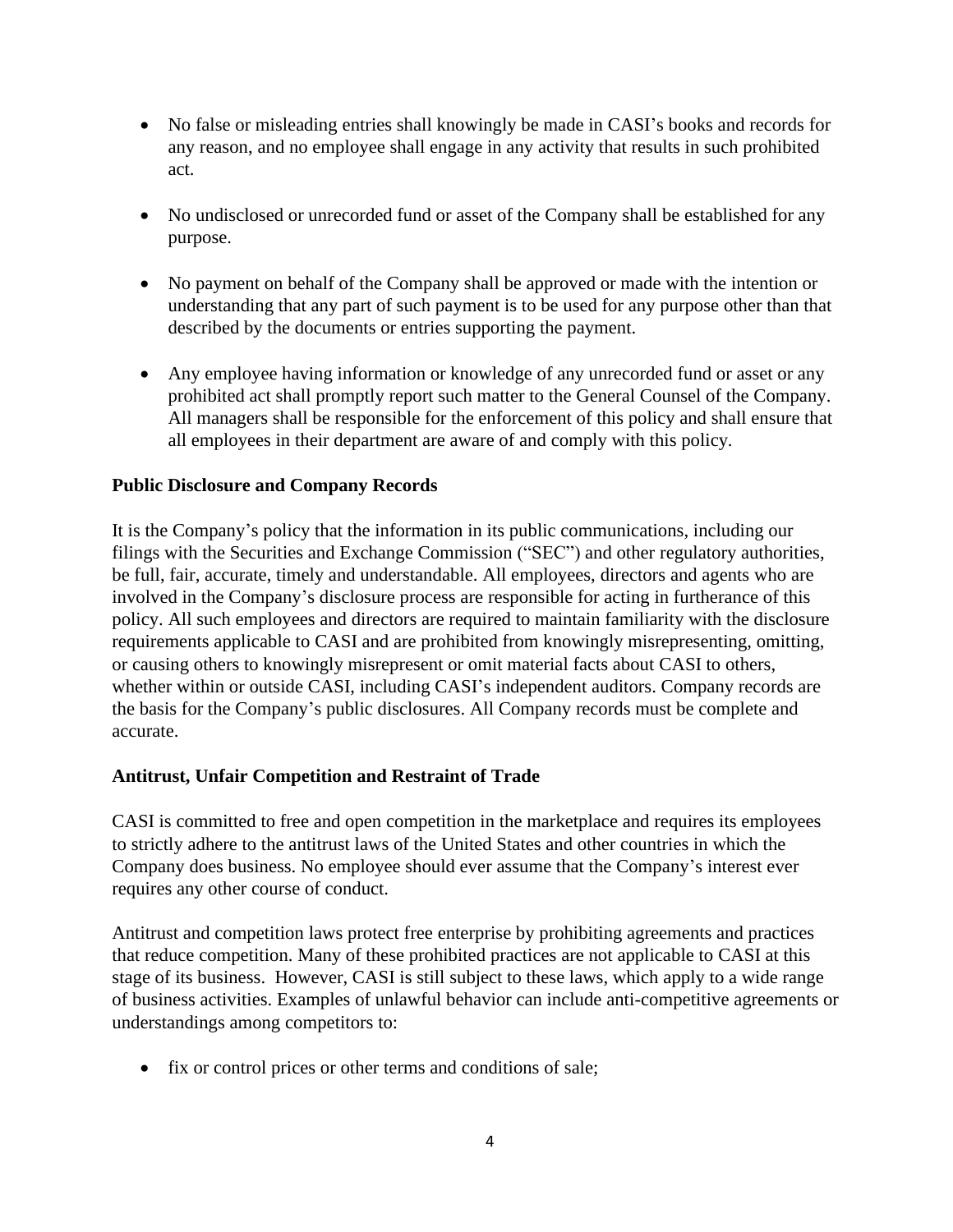- allocate products, sales, territories, markets or customers;
- refuse to deal with specified suppliers or customers; or
- limit the production or sale of products or product lines.

An example that could apply to our business would be if a representative of one of our competitors approached you to discuss the idea of limiting the development of one of our product candidates that treats the same disease as a product our competitor is developing. They broach with you the possibility of us limiting our development of this particular product candidate. In exchange, the competitor would consider delaying its development of another of its products which competes with a different product candidate of ours. Such an agreement would be illegal under antitrust laws.

You must never discuss these issues with Company competitors. If representatives of other companies initiate discussions of these matters with you, you should ask him or her to stop and if he or she does not, you should leave and report the incident to the General Counsel.

In addition, to avoid even the appearance of an improper agreement or understanding, communications with competitors should be kept to a minimum. There should be a legitimate business reason for any such communication.

## **Employment Laws and Policies**

CASI has established numerous policies mandating compliance with applicable employment laws in order to provide a workplace free from improper discrimination or harassment. Those policies are included in the Employee Handbook. This section provides a summary of the Company's policies relating to discrimination and harassment, both of which are prohibited under federal and state law. If you have questions concerning these or other employee policies, please consult your Employee Handbook.

CASI makes all employment decisions without regard to race, creed, color, religion, national origin, sex, age, physical or mental disability unrelated to an individual's ability to perform essential functions of a particular job, military service, veteran status or any other characteristic protected under the law. This policy applies to all employment practices and personnel actions at the Company, including but not limited to hiring, promotion, transfer, compensation, participation in training or educational activities or programs, discipline and termination.

Likewise, it is CASI's policy to provide a workplace for its employees that is free of any form of harassment because of race, creed, color, religion, national origin, sex, age, physical or mental disability, military service, veteran status, or any other characteristic protected under the law. No form of harassment, whether physical, verbal or visual, will be tolerated.

If you become aware of any form of discrimination or harassment that violates these or other employment policies, you should bring the matter to the immediate attention of your supervisor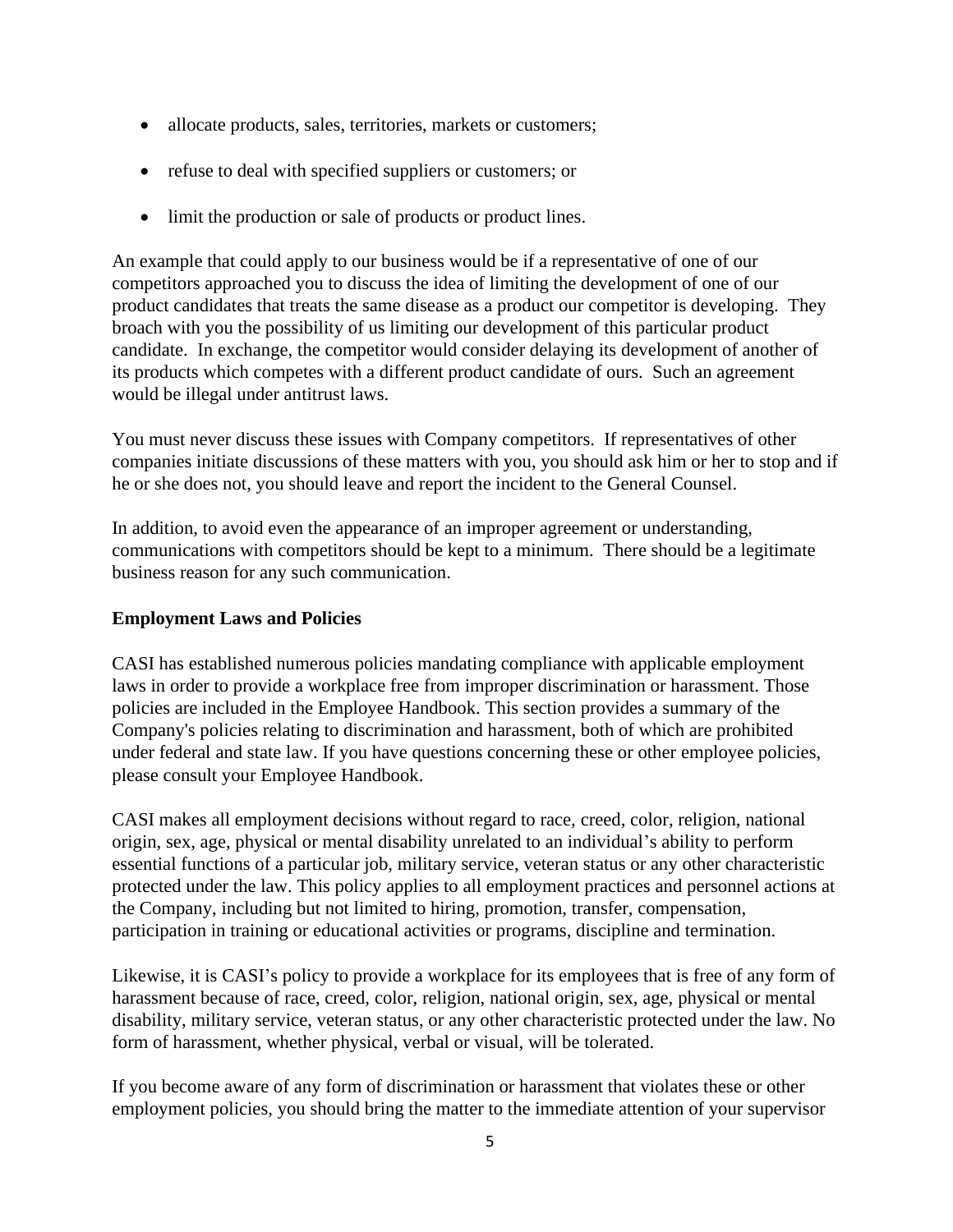or, if involving the supervisor would be inappropriate for any reason, to the immediate attention of the General Counsel or the Compliance and Ethics Hotline.

#### **Laws Concerning the Development, Manufacture and Sale of Drugs**

Numerous laws regulate the development, manufacture and sale of the Company's products. These laws are intended to ensure that each product is of consistent quality and is safe and effective for its approved use. Other laws affect the manner in which a product must be packaged, labeled and stored, and how the product may be promoted or marketed. Failure to comply with these laws can result in severe penalties to individuals and to CASI. CASI expects each employee to comply with all laws and regulations governing the development, manufacture, marketing and sale of all of its products. If you have questions concerning these laws and regulations, please contact General Counsel.

## **Laws Concerning Copyrights**

Federal law prohibits unauthorized duplication or copying of any copyrighted material, including copyrighted computer software, periodicals and books. Unauthorized duplication of copyrighted materials can result in severe penalties to individuals and the Company, and is prohibited.

## **Laws Concerning Protection of the Environment**

As a responsible member of our community, CASI believes it is important to maintain a safe environment. Each employee and agent is responsible for ensuring that all waste products, hazardous materials and other regulated items are stored, handled and disposed of in compliance with applicable laws and regulations. Employees are to immediately report any unsafe storage or improper disposal or release of a hazardous or toxic substance to their supervisor or department head and to the environmental compliance officer responsible for the facility.

## **Making False Reports to Government Agencies**

Federal and state laws prohibit making any false, fictitious or fraudulent statement or report to any governmental agency. Hiding or concealing any material fact that would make a statement or report misleading by its omission is also illegal. Many foreign governments have similar laws. CASI requires that all information provided on its behalf to any governmental agency be true and complete (to the Company's best knowledge) in all material respects at the time provided.

## **Gifts or Payments to Government Officials**

Federal law specifically prohibits any offer, promise, or gift of any value to an employee, agent or official of the federal government in order to influence the employee, agent or official in his or her area of responsibility. Many states and foreign countries in which we do business have similar laws prohibiting such gifts. CASI prohibits gifts or making offers or promises of value (directly or indirectly) to any federal, state, local or foreign government employee, agent or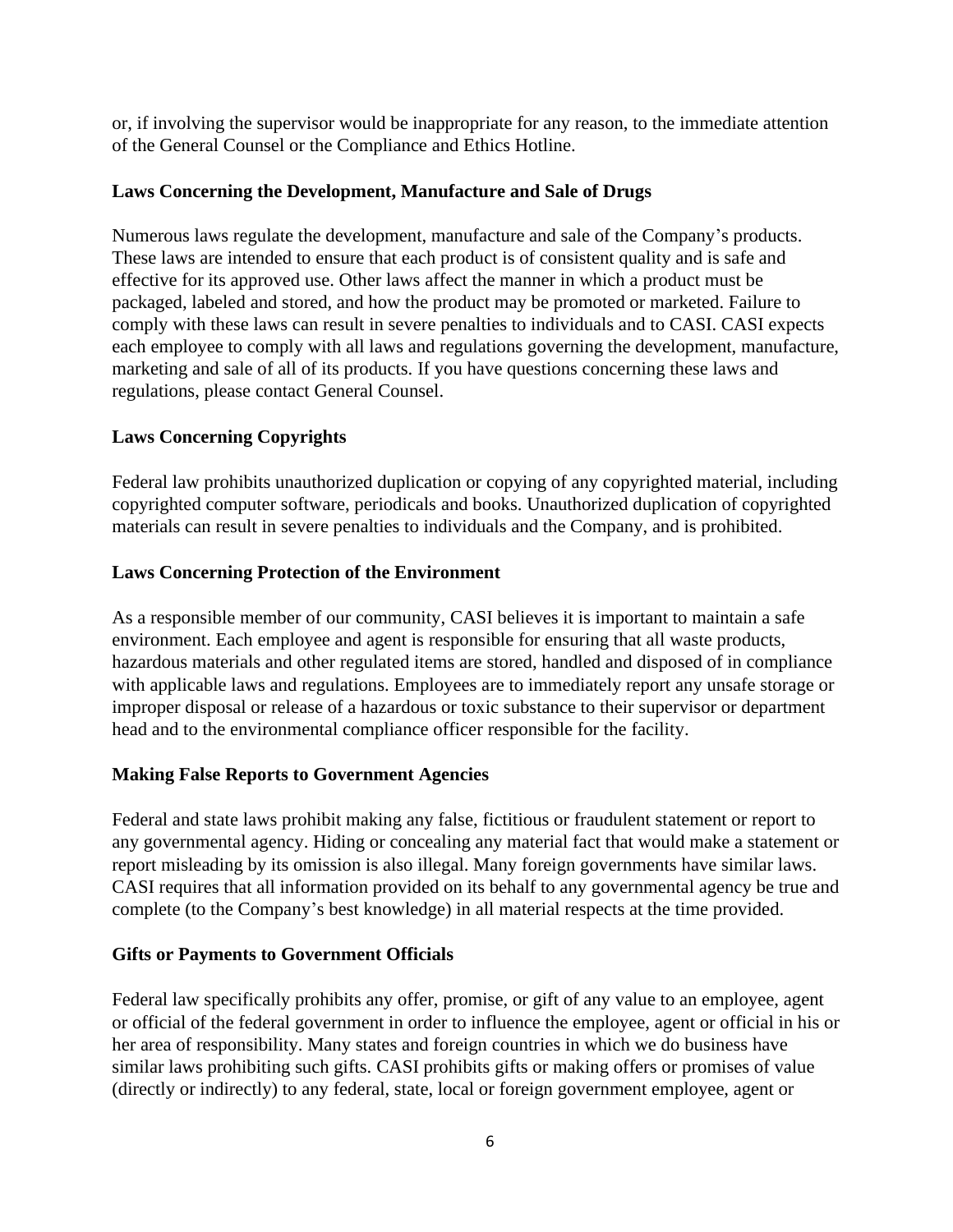official, for the purpose of influencing such person in his or her area of responsibility or gain a business advantage. As a U.S. company, CASI and its subsidiaries and colleagues must comply with all anti-bribery and anti-corruption laws. The Company must be particularly sensitive to bribery and corruption issues because governments are often both the regulator of our products and a major customer. The Company also interacts regularly in various ways with healthcare professionals and scientists, many of whom are employees of public institutions and may be considered government officials.

#### **Laws and Policies Concerning Political Contributions**

Federal law generally prohibits a company from making contributions, directly or indirectly, in connection with a federal election. Most states have similar laws that prohibit contributions in connection with state elections. Failure to comply with these laws can result in severe penalties to the individuals involved and to the Company. Employees are not prohibited from making voluntary personal contributions to any candidate, political party or cause. However, such contributions are not reimbursable by CASI, either directly or indirectly. Further, employees shall not solicit contributions from co-workers during business hours and may not use Company assets or resources in connection with personal political activities. Legal corporate political contributions by CASI are also prohibited unless authorized in writing by the General Counsel of the Company.

#### **Confidential Information**

A fundamental responsibility of every employee, director and agent of CASI is to maintain the confidentiality of the Company's nonpublic information, as well as nonpublic information of outside parties (e.g., customers, suppliers, business partners, etc.) that may be received in confidence during the course of employment with the Company. To better evidence this commitment, all employees are required to sign a written agreement to this effect. The commitment to maintain the confidentiality of nonpublic information continues in force at all times during and after employment with the Company (whether such termination is voluntary or involuntary).

#### **Giving and Receiving Gifts and Entertainment to Obtain or Retain Business**

All gifts to or entertainment of customers or prospective customers must comply with normally accepted business practices and CASI's policies. Gifts to customers or prospective customers of cash, gift certificates, stock or similar items in any amount are prohibited. CASI's policy does not permit any employee to accept loans, cash, gift certificates or similar payments in any amount from any third party with which CASI conducts business. Gifts or other benefits from a third party of more than nominal value are not permitted. If a gift or benefit would appear to an independent party to have influenced your judgment, it is more than nominal. Further, such gifts should be given or received only infrequently. Soliciting gifts, compensation or other benefits from a third party, regardless of the amount, is prohibited. Additional policies apply with respect to health care professionals and governmental employees or officials. If you have questions concerning this policy, please contact your supervisor or the General Counsel.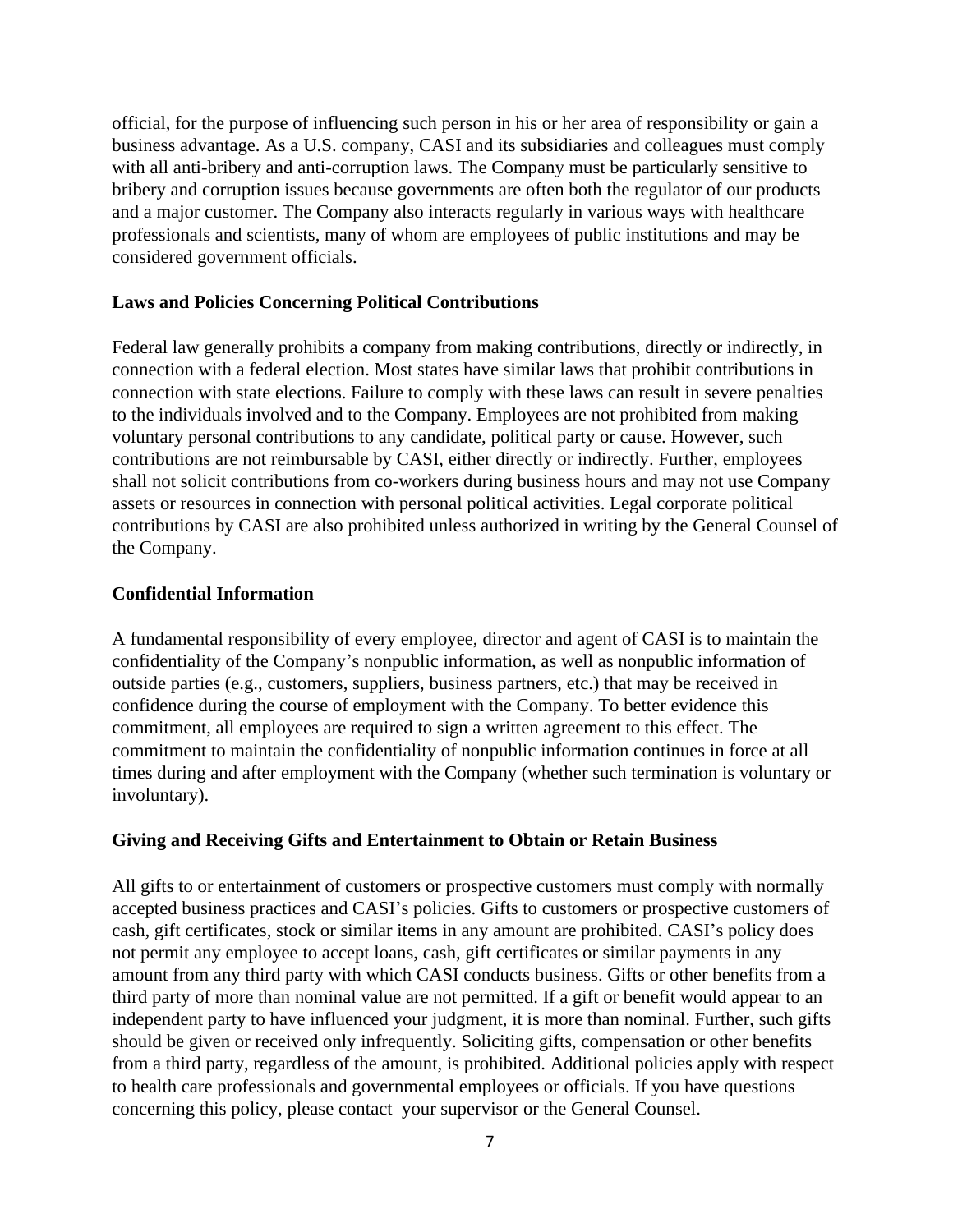#### **Health Care Laws and Regulatory Requirements**

CASI is subject to many rules and regulations designed to protect patients and consumers, improve the quality of medicines and healthcare services and help eliminate fraud and improper influence on medical judgment. CASI is committed to following the laws and regulatory requirements that govern our business, including the development, manufacturing, distribution, marketing, government contracting, sale and promotion of our products.

In the United States, the federal anti- kickback law prohibits offering anything of value (whether in cash or in kind) that is intended to influence an individual's decision to recommend, prescribe, endorse or purchase a healthcare product or service that is reimbursed by a federal healthcare program, such as Medicare and Medicaid. The law may be violated even if only one purpose of the value provided is to induce a referral or purchase. The purpose of the law is to ensure that a healthcare provider's treatment recommendation is not influenced by motives of personal gain or enrichment. Equivalent laws exist in many U.S. states and in many countries around the world.

You must be familiar with the standards that apply to your business and your role. If you have questions about which laws, regulations, policies or industry standards apply to your work, consult with your supervisor.

#### **Amendments and Waivers**

This Code of Ethics may be amended at any time without prior notice. Any amendment to this Code of Ethics must be approved by the Board of Directors, upon recommendation of the Audit Committee of the Board of Directors. From time to time, the Company may waive certain provisions of this Code of Ethics. Any employee, director or agent who believes that a waiver may be called for should discuss the matter with the General Counsel of the Company. Waivers for directors or executive officers of the Company may be made only by the Board of Directors or the Audit Committee of the Board of Directors. Any waiver of this Code of Ethics made by the Board will be promptly publicly disclosed as required by SEC and NASDAQ rules.

#### **General**

If you have questions about CASI's Code of Ethics or other Company policies, or if you ever become aware of a possible violation of law or breach of the Code of Ethics or other CASI policy, please contact your supervisor, Human Resource Representative, General Counsel or the Compliance and Ethics Hotline.

Remember, if you are faced with a situation in which you are unsure of the best response, ask yourself the following questions:

IS IT LEGAL?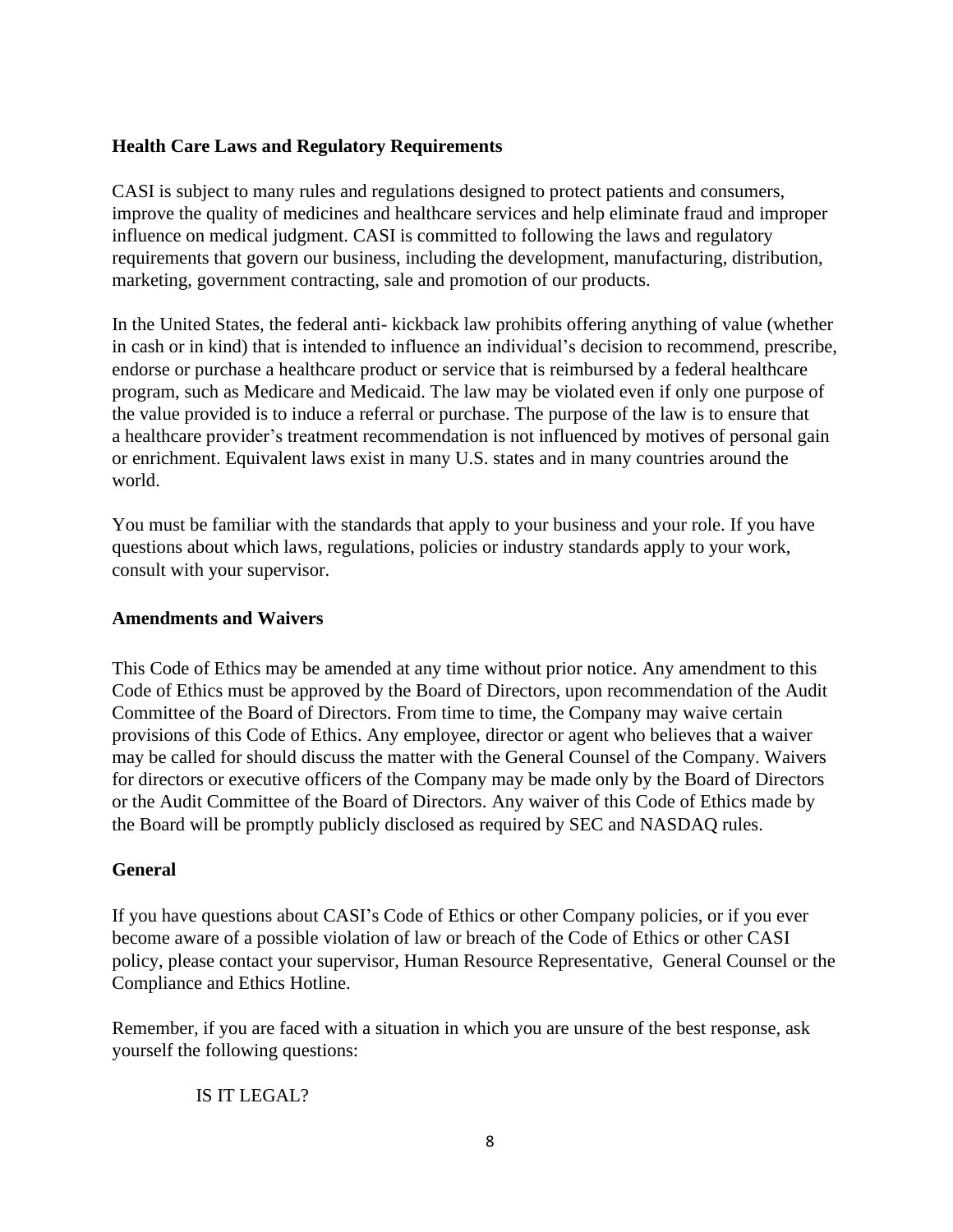#### IS IT ETHICAL?

## IS IT THE RIGHT THING TO DO?

# IF THE ANSWER IS NO TO ANY OF THE ABOVE, DO NOT DO IT.

IF YOU ARE NOT SURE, THEN ASK AND KEEP ASKING UNTIL YOU GET AN ANSWER.

\*\*\*\*\*\*\*\*\*\*